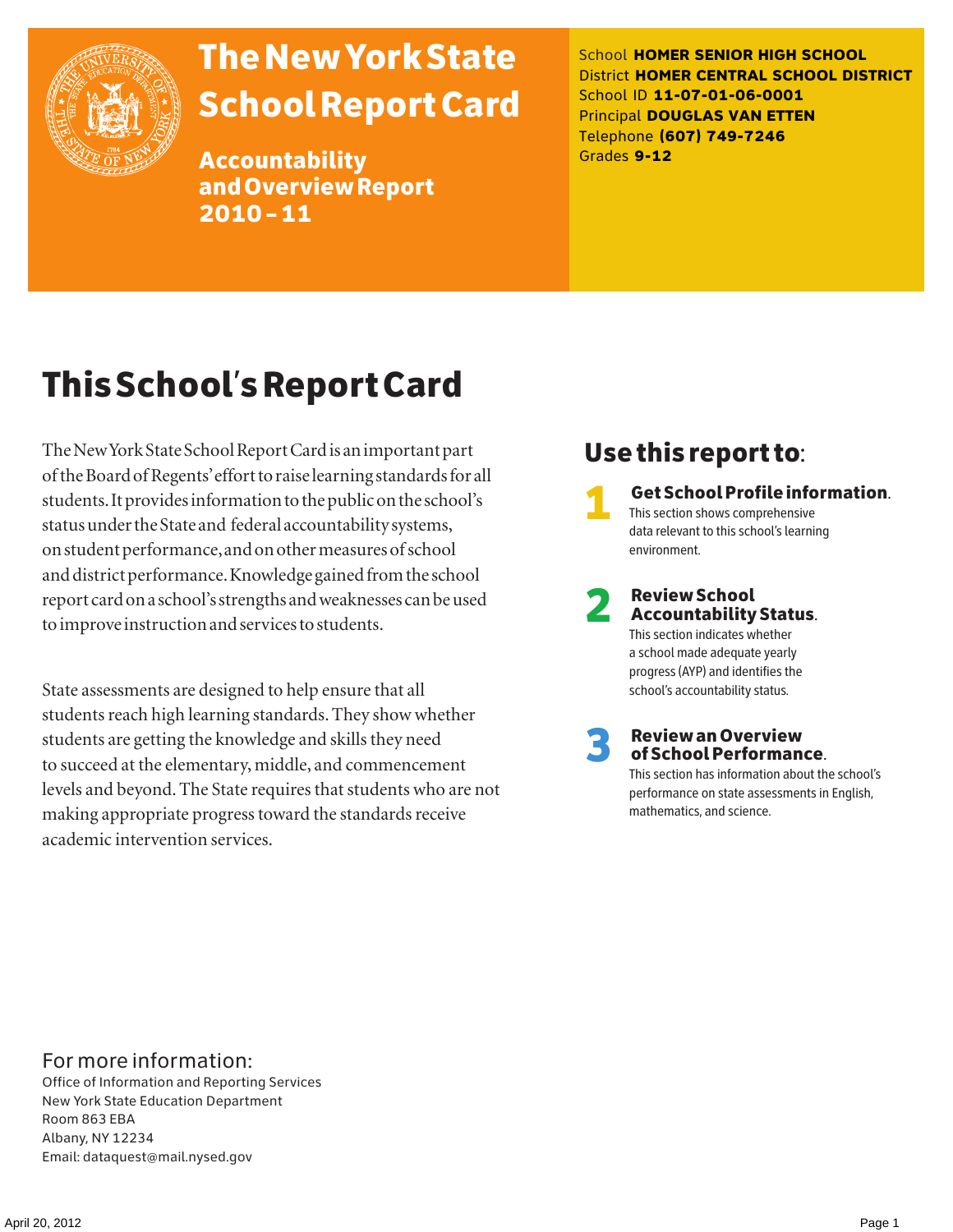### School Profile

This section shows comprehensive data relevant to this school's learning environment, including information about enrollment, average class size, and teacher qualifications.

### Enrollment

|                            | $2008 - 09$ | 2009-10     | $2010 - 11$ |
|----------------------------|-------------|-------------|-------------|
| Pre-K                      | 0           | 0           | 0           |
| Kindergarten               | 0           | 0           | 0           |
| Grade 1                    | 0           | 0           | 0           |
| Grade 2                    | 0           | 0           | 0           |
| Grade 3                    | 0           | 0           | 0           |
| Grade 4                    | 0           | 0           | 0           |
| Grade 5                    | 0           | 0           | 0           |
| Grade 6                    | 0           | 0           | 0           |
| <b>Ungraded Elementary</b> | 0           | $\mathbf 0$ | $\Omega$    |
| Grade 7                    | 0           | $\mathbf 0$ | 0           |
| Grade 8                    | 0           | 0           | 0           |
| Grade 9                    | 206         | 205         | 181         |
| Grade 10                   | 182         | 184         | 177         |
| Grade 11                   | 165         | 161         | 166         |
| Grade 12                   | 163         | 169         | 179         |
| <b>Ungraded Secondary</b>  | 0           | 0           | 0           |
| Total K-12                 | 716         | 719         | 703         |

### Enrollment Information

*Enrollment* counts are as of Basic Educational Data System (BEDS) day, which is typically the first Wednesday of October of the school year. Students who attend BOCES programs on a part-time basis are included in a school's enrollment. Students who attend BOCES on a full-time basis or who are placed full time by the district in an out-of-district placement are not included in a school's enrollment. Students classified by schools as "pre-first" are included in first grade counts.

### Average Class Size

|                      | $2008 - 09$ | $2009 - 10$ | $2010 - 11$ |
|----------------------|-------------|-------------|-------------|
| <b>Common Branch</b> |             |             |             |
| Grade 8              |             |             |             |
| English              |             |             |             |
| <b>Mathematics</b>   |             |             |             |
| Science              |             |             |             |
| Social Studies       |             |             |             |
| Grade 10             |             |             |             |
| English              | 20          | 20          | 21          |
| <b>Mathematics</b>   | 12          | 12          | 16          |
| Science              | 16          | 16          | 16          |
| Social Studies       | 15          | 15          | 22          |

### Average Class Size Information

*Average Class Size* is the total registration in specified classes divided by the number of those classes with registration. *Common Branch* refers to self-contained classes in Grades 1–6.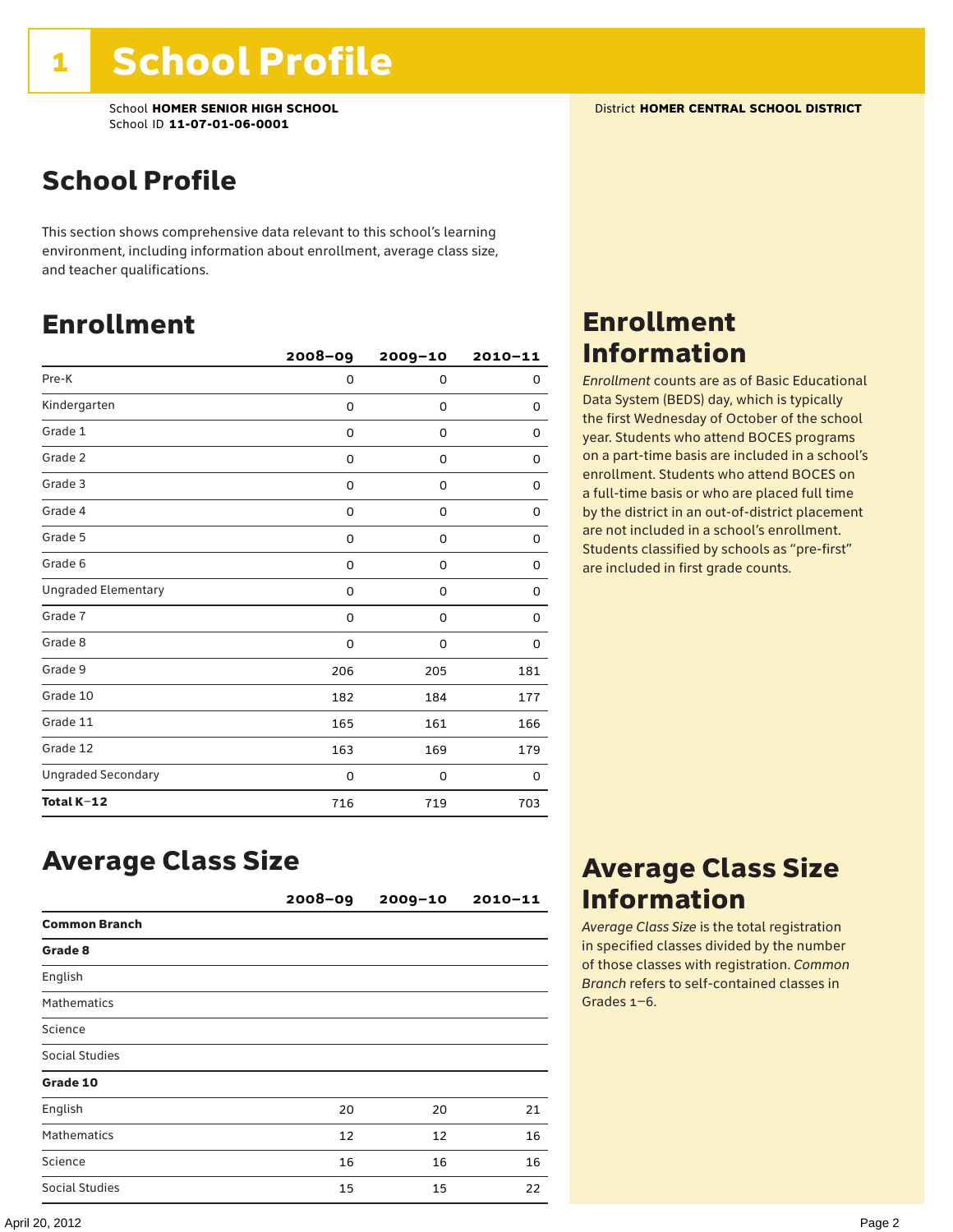School **HOMER SENIOR HIGH SCHOOL** District **HOMER CENTRAL SCHOOL DISTRICT** School ID **11-07-01-06-0001**

### Demographic Factors

|                                                    | $2008 - 09$ |     | $2009 - 10$    |     |              | $2010 - 11$ |
|----------------------------------------------------|-------------|-----|----------------|-----|--------------|-------------|
|                                                    | #           | %   | #              | %   | #            | %           |
| Eligible for Free Lunch                            | 101         | 14% | 106            | 15% | 118          | 17%         |
| Reduced-Price Lunch                                | 50          | 7%  | 27             | 4%  | 45           | 6%          |
| Student Stability*                                 |             | 98% |                | 93% |              | 91%         |
| Limited English Proficient                         | 0           | 0%  | 0              | 0%  | 0            | 0%          |
| <b>Racial/Ethnic Origin</b>                        |             |     |                |     |              |             |
| American Indian or Alaska Native                   | 0           | 0%  | 0              | 0%  | $\mathbf{1}$ | 0%          |
| <b>Black or African American</b>                   | 5           | 1%  | 3              | 0%  | 5            | 1%          |
| Hispanic or Latino                                 | 7           | 1%  | 6              | 1%  | 7            | 1%          |
| Asian or Native<br>Hawaiian/Other Pacific Islander | 7           | 1%  | $\overline{7}$ | 1%  | 11           | 2%          |
| White                                              | 697         | 97% | 703            | 98% | 678          | 96%         |
| Multiracial                                        | 0           | 0%  | 0              | 0%  | $\mathbf{1}$ | 0%          |

 \* Available only at the school level.

### Attendance and Suspensions

|                            |    | $2007 - 08$ |    | $2008 - 09$   |    | $2009 - 10$   |  |
|----------------------------|----|-------------|----|---------------|----|---------------|--|
|                            | #  | $\%$        | #  | $\frac{0}{6}$ | #  | $\frac{0}{0}$ |  |
| Annual Attendance Rate     |    | 94%         |    | 94%           |    | 95%           |  |
| <b>Student Suspensions</b> | 95 | 13%         | 86 | 12%           | 94 | 13%           |  |

### Demographic Factors Information

*Eligible for Free Lunch* and *Reduced*-*Price Lunch* percentages are determined by dividing the number of approved lunch applicants by the Basic Educational Data System (BEDS) enrollment in full-day Kindergarten through Grade 12. *Eligible for Free Lunch* and *Limited English Proficient* counts are used to determine *Similar Schools* groupings within a *Need*/*Resource Capacity* category. *Student Stability* is the percentage of students in the highest grade in a school who were also enrolled in that school at any time during the previous school year. (For example, if School A, which serves Grades 6–8, has 100 students enrolled in Grade 8 this year, and 92 of those 100 students were also enrolled in School A last year, the stability rate for the school is 92 percent.)

### Attendance and Suspensions Information

*Annual Attendance Rate* is determined by dividing the school's total actual attendance by the total possible attendance for a school year. A school's actual attendance is the sum of the number of students in attendance on each day the school was open during the school year. Possible attendance is the sum of the number of enrolled students who should have been in attendance on each day the school was open during the school year. *Student Suspension* rate is determined by dividing the number of students who were suspended from school (not including in-school suspensions) for one full day or longer anytime during the school year by the Basic Educational Data System (BEDS) day enrollments for that school year. A student is counted only once, regardless of whether the student was suspended one or more times during the school year.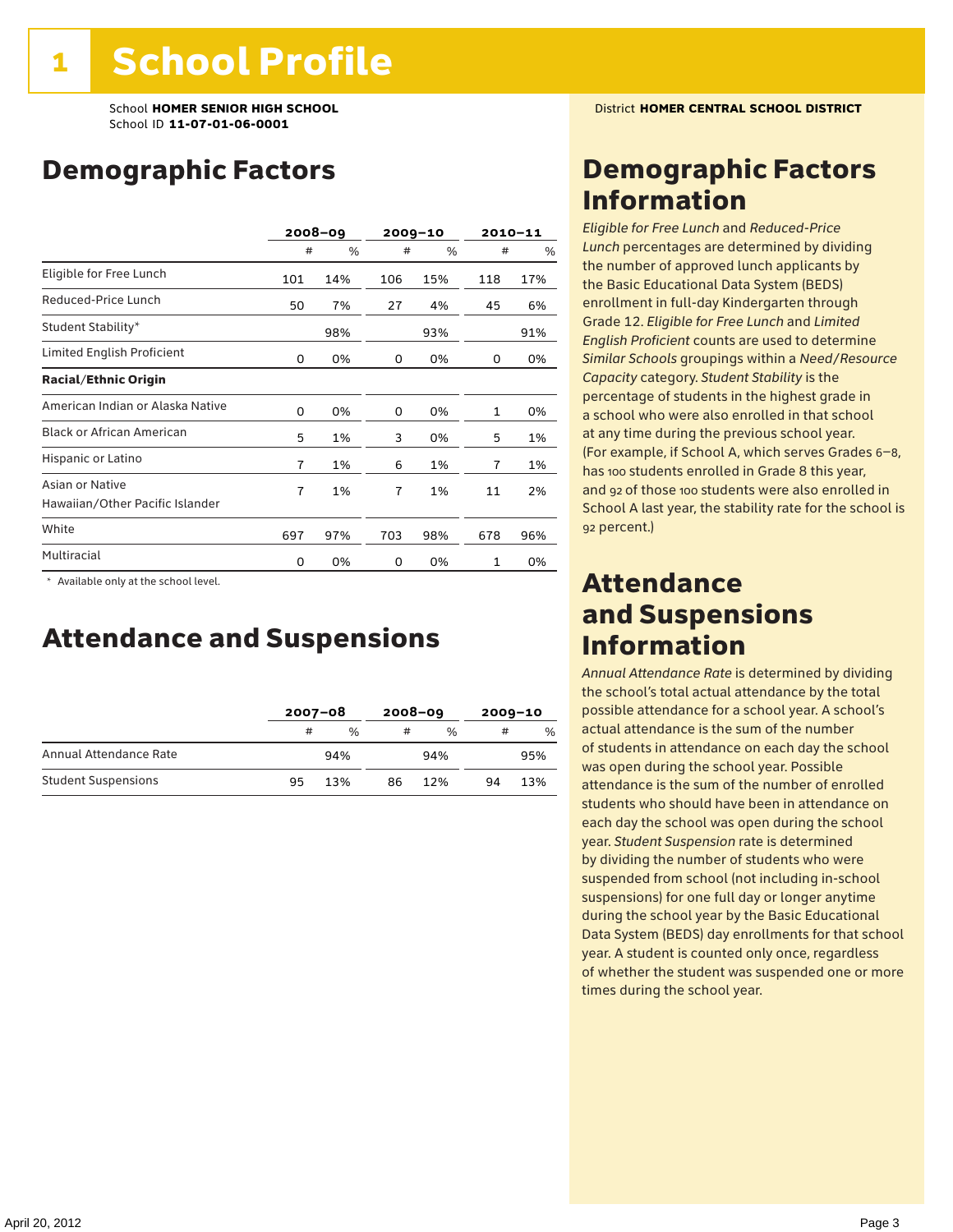### Teacher Qualifications

|                                                                                | $2008 - 09$ | $2009 - 10$ | 2010-11 |
|--------------------------------------------------------------------------------|-------------|-------------|---------|
| <b>Total Number of Teachers</b>                                                | 60          | 57          | 54      |
| Percent with No Valid<br><b>Teaching Certificate</b>                           | 0%          | 0%          | 0%      |
| Percent Teaching Out<br>of Certification                                       | 0%          | 0%          | 0%      |
| Percent with Fewer Than<br>Three Years of Experience                           | 5%          | 7%          | 7%      |
| Percentage with Master's Degree<br>Plus 30 Hours or Doctorate                  | 10%         | 7%          | 7%      |
| <b>Total Number of Core Classes</b>                                            | 215         | 204         | 197     |
| Percent Not Taught by Highly<br><b>Qualified Teachers in This School</b>       | 0%          | 0%          | 0%      |
| Percent Not Taught by Highly<br><b>Oualified Teachers in This District</b>     | 0%          | 0%          | 0%      |
| Percent Not Taught by Highly<br>Qualified in High-Poverty Schools<br>Statewide | 8%          | 6%          | 5%      |
| Percent Not Taught by Highly<br>Qualified in Low-Poverty Schools<br>Statewide  | 1%          | 1%          | 0%      |
| <b>Total Number of Classes</b>                                                 | 278         | 258         | 244     |
| Percent Taught by Teachers Without<br>Appropriate Certification                | 1%          | 1%          | 0%      |

### Teacher Turnover Rate

|                                                                       | $2007 - 08$ | 2008-09 | 2009-10 |
|-----------------------------------------------------------------------|-------------|---------|---------|
| Turnover Rate of Teachers with Fewer<br>than Five Years of Experience | 13%         | 14%     | 0%      |
| Turnover Rate of All Teachers                                         | 10%         | 10%     | 9%      |

### Staff Counts

|                                       | $2008 - 09$ | $2009 - 10$ | $2010 - 11$ |
|---------------------------------------|-------------|-------------|-------------|
| <b>Total Other Professional Staff</b> | 6           |             | 5           |
| Total Paraprofessionals*              | N/A         | N/A         | N/A         |
| <b>Assistant Principals</b>           |             |             |             |
| Principals                            |             |             |             |

\* Not available at the school level.

### Teacher Qualifications Information

The *Percent Teaching Out of Certification* is the percent doing so more than on an incidental basis; that is, the percent teaching for more than five periods per week outside certification.

*Core Classes* are primarily K-6 common branch, English, mathematics, science, social studies, art, music, and foreign languages. To be *Highly Qualified*, a teacher must have at least a Bachelor's degree, be certified to teach in the subject area, and show subject matter competency. A teacher who taught one class outside of the certification area(s) is counted as Highly Qualified provided that 1) the teacher had been determined by the school or district through the HOUSSE process or other state-accepted methods to have demonstrated acceptable subject knowledge and teaching skills and 2) the class in question was not the sole assignment reported. Credit for incidental teaching does not extend beyond a single assignment. Independent of Highly Qualified Teacher status, any assignment for which a teacher did not hold a valid certificate still registers as teaching out of certification. High-poverty and low-poverty schools are those schools in the upper and lower quartiles, respectively, for percentage of students eligible for a free or reduced-price lunch.

### Teacher Turnover Rate Information

*Teacher Turnover Rate* for a specified school year is the number of teachers in that school year who were not teaching in the following school year divided by the number of teachers in the specified school year, expressed as a percentage.

### Staff Counts Information

*Other Professionals* includes administrators, guidance counselors, school nurses, psychologists, and other professionals who devote more than half of their time to non-teaching duties. Teachers who are shared between buildings within a district are reported on the district report only.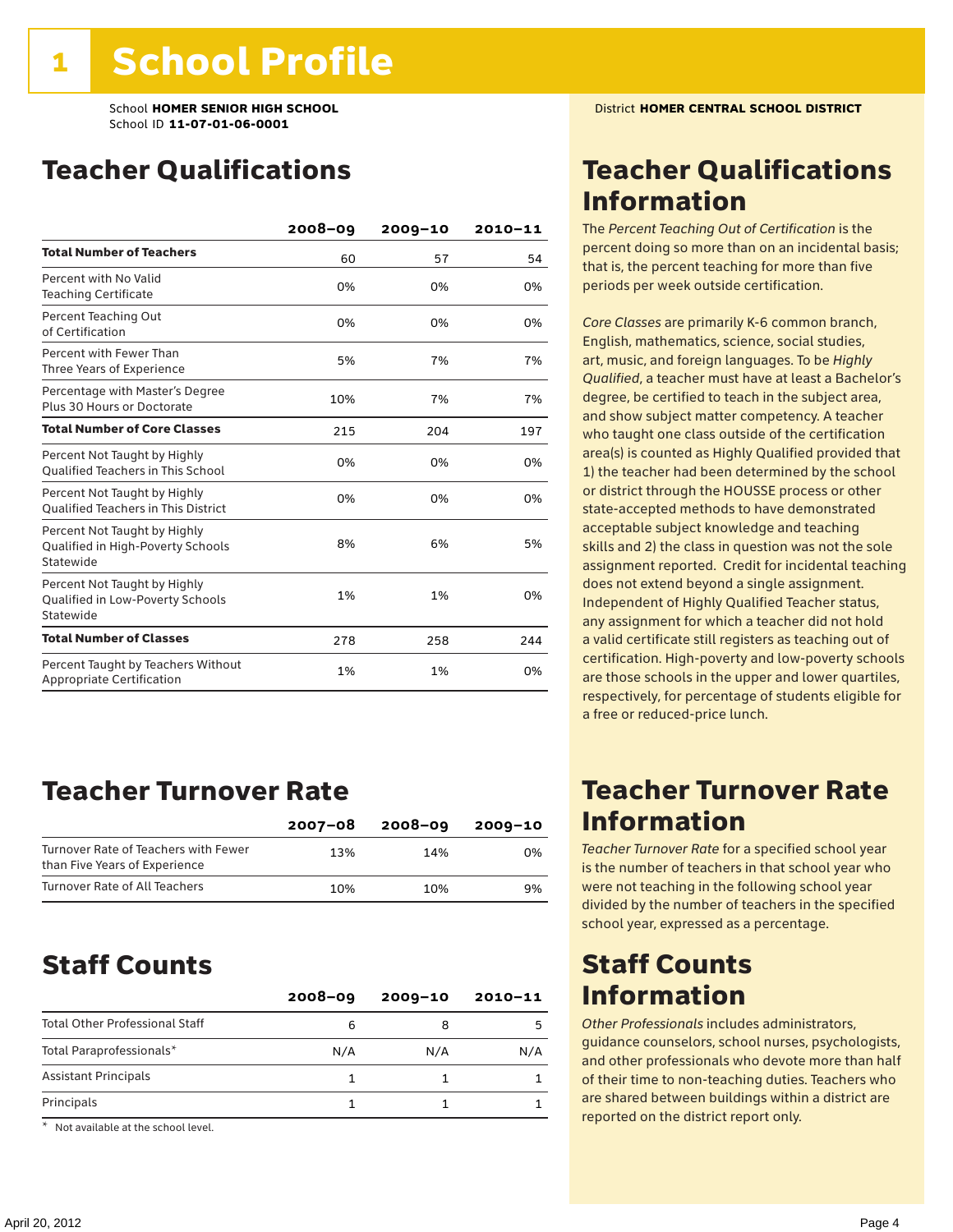### Understanding How Accountability Works in New York State

The federal No Child Left Behind (NCLB) Act requires that states develop and report on measures of student proficiency in 1) English language arts (ELA), in 2) mathematics, and on 3) a third indicator. In New York State in 2010–11, the third indicator is science at the elementary/middle level and graduation rate at the secondary level. Schools or districts that meet predefined goals on these measures are making Adequate Yearly Progress (AYP).



For more information about accountability in New York State, visit: http://www.p12.nysed.gov/irs/accountability/.

### 1 English Language Arts (ELA)

To make AYP in ELA, every accountability group must make AYP. For a group to make AYP, it must meet the participation and the performance criteria.

#### A Participation Criterion

At the elementary/middle level, 95 percent of Grades 3–8 students enrolled during the test administration period in each group with 40 or more students must be tested on the New York State Testing Program (NYSTP) in ELA or, if appropriate, the New York State English as a Second Language Achievement Test (NYSESLAT), or the New York State Alternate Assessment (NYSAA) in ELA. At the secondary level, 95 percent of seniors in 2010–11 in each accountability group with 40 or more students must have taken an English examination that meets the students' graduation requirement.

#### B Performance Criterion

At the elementary/middle level, the Performance Index (PI) of each group with 30 or more continuously enrolled tested students must equal or exceed its Effective Annual Measurable Objective (AMO) or the group must make Safe Harbor. (NYSESLAT is used only for participation.) At the secondary level, the PI of each group in the 2007 cohort with 30 or more members must equal or exceed its Effective AMO or the group must make Safe Harbor. To make Safe Harbor, the PI of the group must equal or exceed its Safe Harbor Target and the group must qualify for Safe Harbor using the third indicator, science or graduation rate.

#### 2 Mathematics

The same criteria for making AYP in ELA apply to mathematics. At the elementary/middle level, the measures used to determine AYP are the NYSTP and the NYSAA in mathematics. At the secondary level, the measures are mathematics examinations that meet the students' graduation requirement.

#### 3 Third Indicator

In addition to English language arts and mathematics, the school must also make AYP in a third area of achievement. This means meeting the criteria in science at the elementary/middle level and the criteria in graduation rate at the secondary level.

Elementary/Middle-Level Science: To make AYP, the All Students group must meet the participation criterion *and* the performance criterion.

#### A Participation Criterion

Eighty percent of students in Grades 4 and/or 8 enrolled during the test administration period in the All Students group, if it has 40 or more students, must be tested on an accountability measure. In Grade 4, the measures are the Grade 4 elementary-level science test and the Grade 4 NYSAA in science. In Grade 8 science, the measures are the Grade 8 middle-level science test, Regents science examinations, and the Grade 8 NYSAA in science.

#### B Performance Criterion

The PI of the All Students group, if it has 30 or more students, must equal or exceed the State Science Standard (100) or the Science Progress Target.

Qualifying for Safe Harbor in Elementary/Middle-Level ELA and Math: To qualify, the group must meet both the participation criterion and the performance criterion in science.

Secondary-Level Graduation Rate: For a school to make AYP in graduation rate, the percent of students in the 2006 graduation-rate total cohort in the All Students group earning a local or Regents diploma by August 31, 2010 must equal or exceed the Graduation-Rate Standard (80%) or the Graduation-Rate Progress Target.

Qualifying for Safe Harbor in Secondary-Level ELA and Math: To qualify, the percent of the 2006 graduation-rate total cohort earning a local or Regents diploma by August 31, 2010 must equal or exceed the Graduation-Rate Standard (80%) or the Graduation-Rate Progress Target for that group.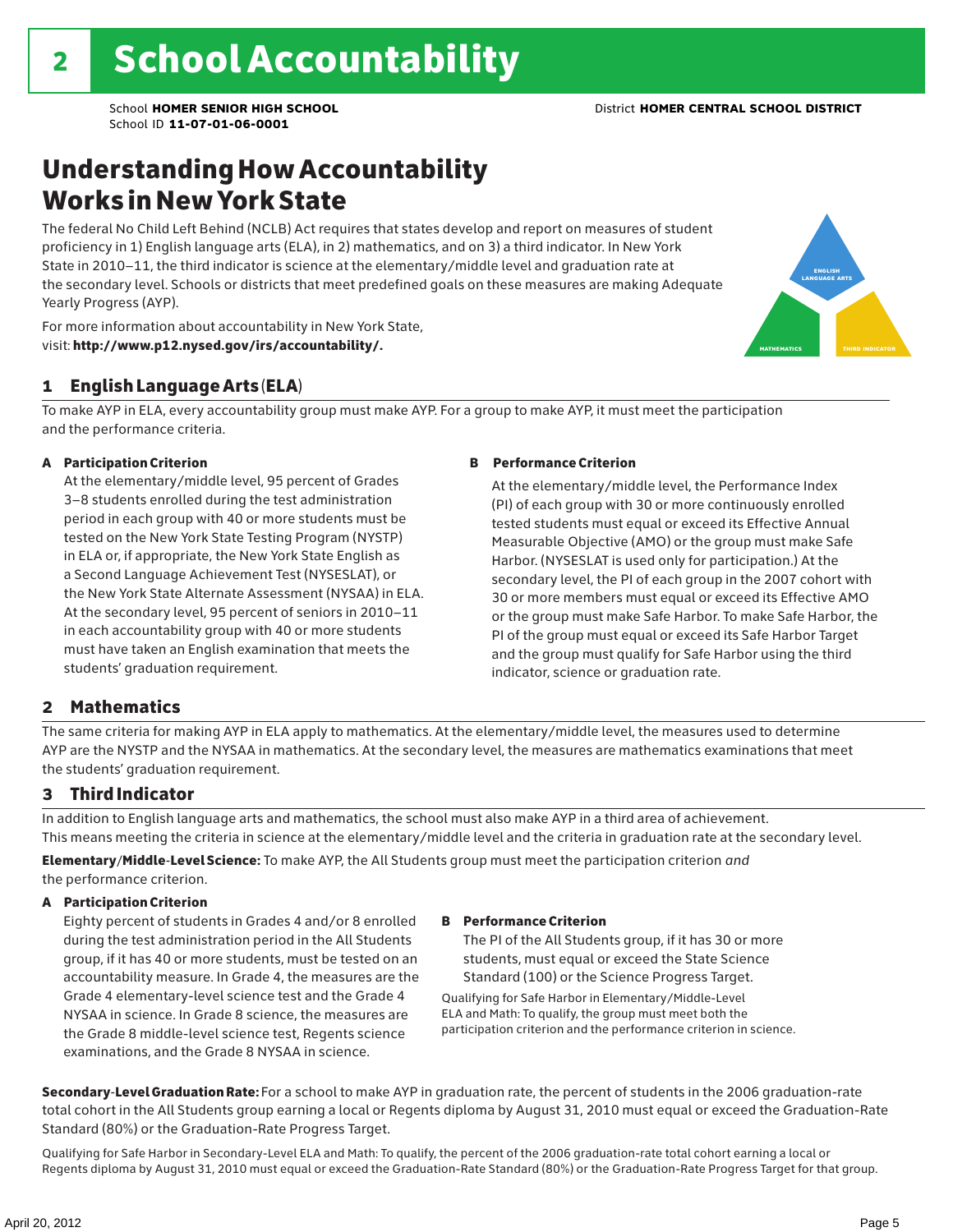### Useful Terms for Understanding Accountability

#### 12th Graders

The count of 12th graders enrolled during the 2010–11 school year used to determine the Percentage Tested for the Participation part of the AYP determination for secondarylevel ELA and mathematics. These are the first numbers in the parentheses after the subgroup label on the secondary-level ELA and mathematics pages.

#### 2007 Cohort

The count of students in the 2007 accountability cohort used to determine the Performance Index for the Test Performance part of the AYP determination for secondary-level ELA and mathematics. These are the second numbers in the parentheses after the subgroup label on the secondary-level ELA and mathematics pages.

#### Accountability Cohort for English and Mathematics

The accountability cohort is used to determine if a school or district met the performance criterion in secondary-level ELA and mathematics. The 2007 school accountability cohort consists of all students who first entered Grade 9 anywhere in the 2007–08 school year, and all ungraded students with disabilities who reached their seventeenth birthday in the 2007–08 school year, who were enrolled on October 6, 2010 and did not transfer to a diploma granting program. Students who earned a high school equivalency diploma or were enrolled in an approved high school equivalency preparation program on June 30, 2011, are not included in the 2007 school accountability cohort. The 2007 district accountability cohort consists of all students in each school accountability cohort plus students who transferred within the district after BEDS day plus students who were placed outside the district by the Committee on Special Education or district administrators and who met the other requirements for cohort membership. Cohort is defined in Section 100.2 (p) (16) of the Commissioner's Regulations.

#### Adequate Yearly Progress (AYP)

Adequate Yearly Progress (AYP) indicates satisfactory progress by a district or a school toward the goal of proficiency for all students.

#### Annual Measurable Objective (AMO)

The Annual Measurable Objective (AMO) is the Performance Index value that signifies that an accountability group is making satisfactory progress toward the goal that 100 percent of students will be proficient in the State's learning standards for English language arts and mathematics by 2013–14. The AMOs for each grade level will be increased as specified in CR100.2(p) (14) and will reach 200 in 2013–14. (See Effective AMO for further information.)

#### Continuous Enrollment

The count of continuously enrolled tested students used to determine the Performance Index for the Test Performance part of the AYP determination for elementary/middle-level ELA, mathematics, and science. These are the second numbers in the parentheses after the subgroup label on the elementary/ middle-level ELA, mathematics, and science pages.

#### Continuously Enrolled Students

At the elementary/middle level, continuously enrolled students are those enrolled in the school or district on BEDS day (usually the first Wednesday in October) of the school year until the test administration period. At the secondary level, all students who meet the criteria for inclusion in the accountability cohort are considered to be continuously enrolled.

#### Effective Annual Measurable Objective (Effective AMO)

The Effective Annual Measurable Objective is the Performance Index (PI) value that each accountability group within a school or district is expected to achieve to make AYP. The Effective AMO is the lowest PI that an accountability group of a given size can achieve in a subject for the group's PI not to be considered significantly different from the AMO for that subject. If an accountability group's PI equals or exceeds the Effective AMO, it is considered to have made AYP. A more complete definition of Effective AMO and a table showing the PI values that each group size must equal or exceed to make AYP are available at www.p12.nysed.gov/irs.

#### Graduation Rate

The Graduation Rate on the Graduation Rate page is the percentage of the 2006 cohort that earned a local or Regents diploma by August 31, 2010.

#### Graduation-Rate Total Cohort

The Graduation-Rate Total Cohort, shown on the Graduation Rate page, is used to determine if a school or district made AYP in graduation rate. For the 2010–11 school year, this cohort is the 2006 graduation-rate total cohort. The 2006 total cohort consists of all students who first entered Grade 9 anywhere in the 2006–07 school year, and all ungraded students with disabilities who reached their seventeenth birthday in the 2006–07 school year, and who were enrolled in the school/ district for five months or longer or who were enrolled in the school/district for less than five months but were previously enrolled in the same school/district for five months or longer between the date they first entered Grade 9 and the date they last ended enrollment. A more detailed definition of graduation-rate cohort can be found in the SIRS Manual at

#### http://www.p12.nysed.gov/irs/sirs/.

For districts and schools with fewer than 30 graduation-rate total cohort members in the All Students group in 2010–11, data for 2009–10 and 2010–11 for accountability groups were combined to determine counts and graduation rates. Groups with fewer than 30 students in the graduation-rate total cohort are not required to meet the graduation-rate criterion.

#### Limited English Proficient

For all accountability measures, if the count of LEP students is equal to or greater than 30, former LEP students are also included in the performance calculations.

#### Non-Accountability Groups

Female, Male, and Migrant groups are not part of the AYP determination for any measure.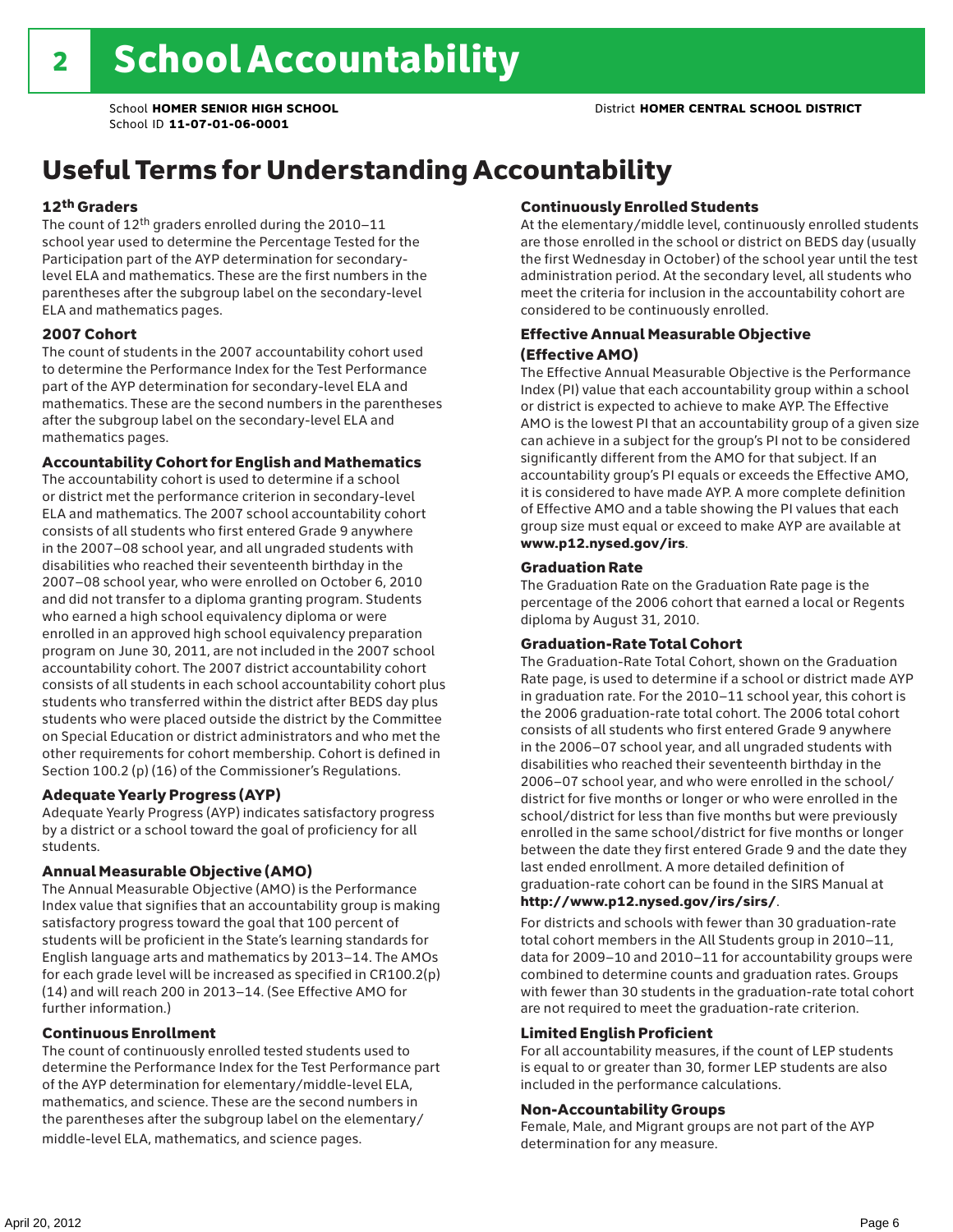## Useful Terms for Understanding Accountability (continued)

#### Participation

Accountability groups with fewer than 40 students enrolled during the test administration period (for elementary/middlelevel ELA, math, and science) or fewer than 40 12th graders (for secondary-level ELA and mathematics) are not required to meet the participation criterion. If the Percentage Tested for an accountability group fell below 95 percent for ELA and math or 80 percent for science in 2010–11, the participation enrollment ("Total" or "12th Graders") shown in the tables is the sum of 2009–10 and 2010–11 participation enrollments and the "Percentage Tested" shown is the weighted average of the participation rates over those two years.

#### Performance Index (PI)

A Performance Index is a value from 0 to 200 that is assigned to an accountability group, indicating how that group performed on a required State test (or approved alternative) in English language arts, mathematics, or science. Student scores on the tests are converted to four performance levels, from Level 1 to Level 4. (See performance level definitions on the Overview summary page.) At the elementary/middle level, the PI is calculated using the following equation:

100 × [(Count of Continuously Enrolled Tested Students Performing at Levels 2, 3, and  $4 +$  the Count at Levels 3 and  $4) \div$ Count of All Continuously Enrolled Tested Students]

At the secondary level, the PI is calculated using the following equation:

100 × [(Count of Cohort Members Performing at Levels 2, 3, and 4 + the Count at Levels 3 and 4) ÷ Count of All Cohort Members]

A list of tests used to measure student performance for accountability is available at www.p12.nysed.gov/irs.

#### Progress Targets

For accountability groups below the State Standard in science or graduation rate, the Progress Target is an alternate method for making AYP or qualifying for Safe Harbor in English language arts and mathematics based on improvement over the previous year's performance.

*Science:* The current year's Science Progress Target is calculated by adding one point to the previous year's Performance Index (PI). Example: The 2010–11 Science Progress Target is calculated by adding one point to the 2009–10 PI.

*Graduation Rate*: The Graduation-rate Progress Target is calculated by determining a 20% gap reduction between the rate of the previous year's graduation-rate cohort and the state standard. Example: The 2010–11 Graduation-Rate Progress Target = [(80 – percentage of the 2005 cohort earning a local or Regents diploma by August 31, 2009)  $\times$  0.20] + percentage of the 2005 cohort earning a local or Regents diploma by August 31, 2009.

Progress Targets are provided for groups whose PI (for science) or graduation rate (for graduation rate) is below the State Standard.

#### Safe Harbor Targets

Safe Harbor provides an alternate means to demonstrate AYP for accountability groups that do not achieve their EAMOs in English or mathematics. The 2010–11 safe harbor targets are calculated using the following equation: 2009–10 PI + (200 – the 2009–10 PI) × 0.10

Safe Harbor Targets are provided for groups whose PI is less than the EAMO.

#### Safe Harbor Qualification (‡)

On the science page, if the group met both the participation and the performance criteria for science, the Safe Harbor Qualification column will show "Qualified." If the group did not meet one or more criteria, the column will show "Did not qualify." A "‡" symbol after the 2010–11 Safe Harbor Target on the elementary/middle- or secondary-level ELA or mathematics page indicates that the student group did not make AYP in science (elementary/middle level) or graduation rate (secondary level) and; therefore, the group did not qualify for Safe Harbor in ELA or mathematics.

#### State Standard

The criterion value that represents minimally satisfactory performance (for science) or a minimally satisfactory percentage of cohort members earning a local or Regents diploma (for graduation rate). In 2010–11, the State Science Standard is a Performance Index of 100; the State Graduation-Rate Standard is 80%. The Commissioner may raise the State Standard at his discretion in future years.

#### Students with Disabilities

For all measures, if the count of students with disabilities is equal to or greater than 30, former students with disabilities are also included in the performance calculations.

#### Test Performance

For districts and schools with fewer than 30 continuously enrolled tested students (for elementary/middle-level ELA, math, and science) or fewer than 30 students in the 2007 cohort (for secondary-level ELA and mathematics) in the All Students group in 2010–11, data for 2009–10 and 2010–11 for accountability groups were combined to determine counts and Performance Indices. For districts and schools with 30 or more continuously enrolled students/2007 cohort members in the All Students group in 2010–11, student groups with fewer than 30 members are not required to meet the performance criterion. This is indicated by a "—" in the Test Performance column in the table.

#### Total

The count of students enrolled during the test administration period used to determine the Percentage Tested for the Participation part of the AYP determination for elementary/ middle-level ELA, mathematics, and science. These are the first numbers in the parentheses after the subgroup label on the elementary/middle-level ELA, mathematics, and science pages. For accountability calculations, students who were excused from testing for medical reasons in accordance with federal NCLB guidance are not included in the count.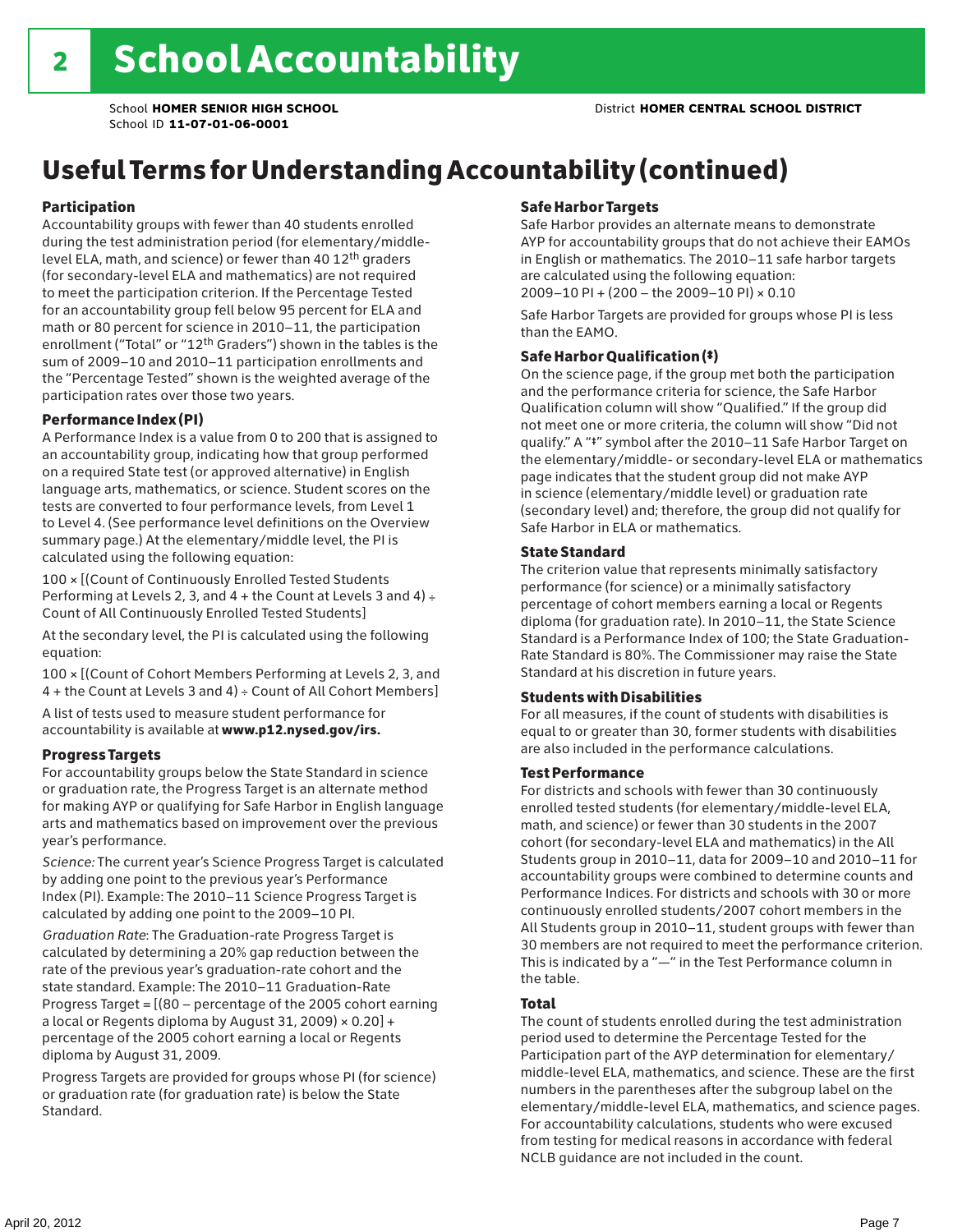### Understanding Your School Accountability Status

New York State participates in the Differentiated Accountability pilot program, as approved by the United States Department of Education in January 2009. Under this program, each public school in the State is assigned an accountability "phase" (Good Standing, Improvement, Corrective Action, or Restructuring) and, for schools not in Good Standing, a "category" (Basic, Focused, or Comprehensive) for each measure for which the school is accountable. Accountability measures for schools at the elementary/middle level are English language arts (ELA), mathematics, and science; at the secondary level, they are ELA, mathematics, and graduation rate. Generally, the school's overall accountability status is its most advanced accountability phase and its highest category within that phase. A school in any year of the phase (that is not Good Standing) that makes AYP for the measure remains in the same phase/category the following year. An identified school that makes AYP in the identified measure for two consecutive years returns to Good Standing. Once a school is identified with a category within a phase, it cannot move to a less intensive category in the following school year within that phase.

Each school district with one or more Title I schools and each Title I charter school designated as Improvement (year 1 and year 2), Corrective Action, or Restructuring must make Supplemental Educational Services available for eligible students in the identified Title I school(s). A school district with one or more schools designated as Improvement (year 2), Corrective Action, or Restructuring must also provide Public School Choice to eligible students in identified Title I school(s). For more information on the Differentiated Accountability program and a list of interventions for schools not in Good Standing,

see http://www.p12.nysed.gov/accountability/APA/Differentiated\_Accountability/DA\_home.html.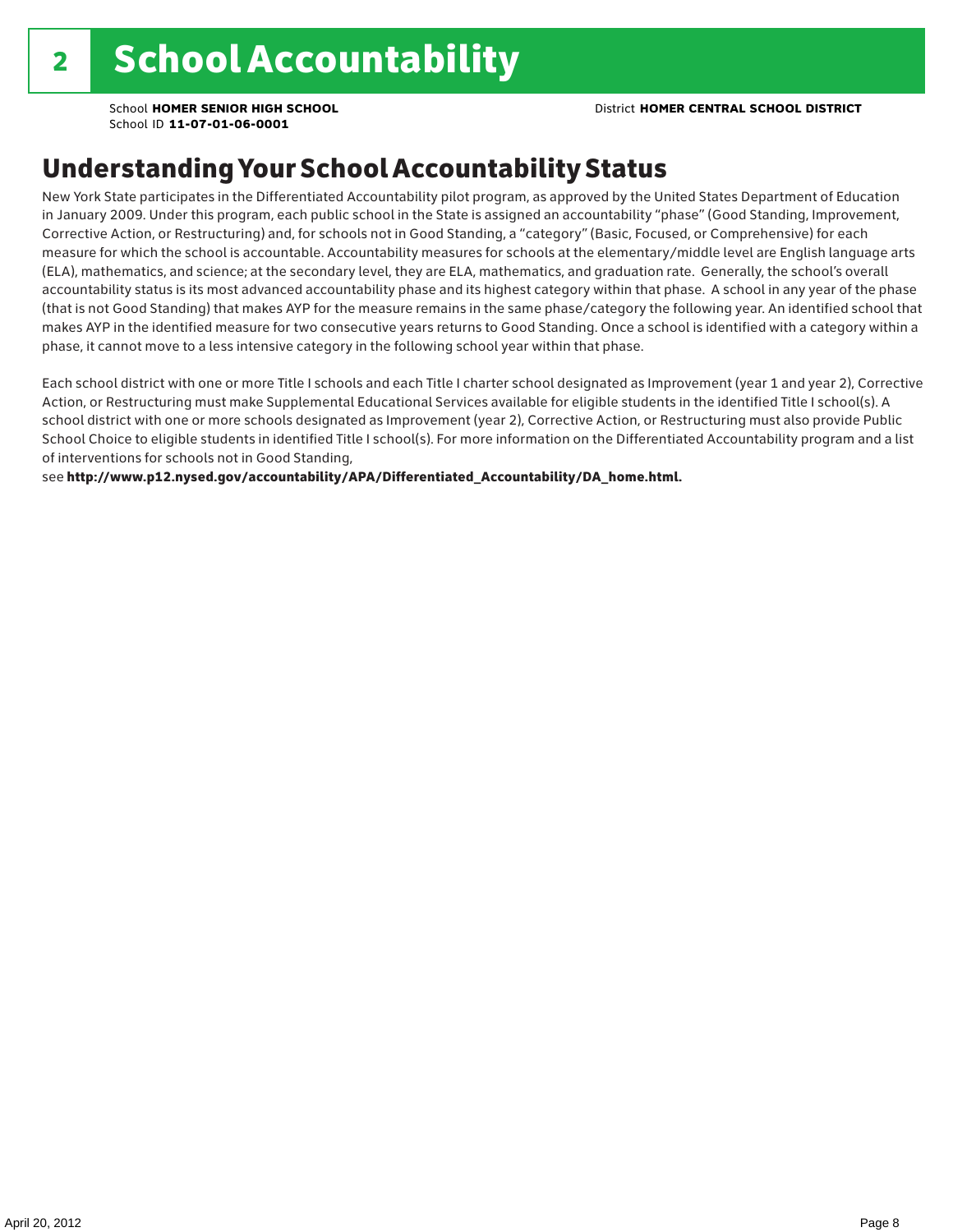### Understanding Your School Accountability Status (continued)

#### end and the contract of the Phase/Category

Good Standing A school that has not been designated as Improvement, Corrective Action, or Restructuring.

Improvement (year 1) A school that failed to make AYP for two consecutive years on the same accountability measure; or a school that was designated as Improvement (year 1) in the current school year that made AYP for the identified measure and is in Good Standing.

Improvement (year 2) A school that was designated as a school in Improvement (year 1) in the current school year and failed to make AYP on the same accountability measure for which it was identified; or a school that was designated as Improvement (year 2) in the current school year that made AYP for the identified measure.

Corrective Action (year 1) A school that was designated as a school in Improvement (year 2) in the current school year and failed to make AYP on the same accountability measure for which it was identified; or a school that was designated as Corrective Action (year 1) in the current school year that made AYP for the identified measure. Corrective Action (year 2) A school that was designated as a school in Corrective Action (year 1) in the current school year that failed to make AYP on the same accountability measure for which it was identified; or a school that was designated as Corrective Action (year 2) in the current school year that made AYP for the identified measure.

**Restructuring (year 1)** A school that was designated as a school in Corrective Action (year 2) in the current school year and failed to make AYP on the same accountability measure for which it was identified; or a school that was designated as Restructuring (year 1) in the current school year that made AYP for the identified measure. Restructuring (year 2) A school that was designated as a school in Restructuring (year 1) in the current school year that failed to make AYP on the same accountability measure for which it was identified; or a school that was designated as Restructuring (year 2) in the current school year that made AYP for the identified measure. Restructuring (Advanced) A school that was designated as a school in Restructuring (year 2) in the current school year that failed to make AYP on the same accountability measure for which it was identified; or a school that was designated as Restructuring (Advanced) in the current school year that made AYP for the identified measure.

#### Improvement/Basic:

A school that failed to make AYP in ELA and/or math for one accountability group, but made AYP for the All Students group; or a school that failed to make AYP in only science or graduation rate. Improvement/Focused:

A school that failed to make AYP in ELA and/or math for more than one accountability group, but made AYP for the All Students group; or a school whose worst status is Improvement/Basic for at least two measures.

#### Improvement/Comprehensive:

A school that failed to make AYP in ELA and/or math for the All Students group; or a school that failed to make AYP in ELA and/or math for every accountability group for which there are at least two, but made AYP for the All Students group; or a school that failed to make AYP in ELA and/or math AND in science or graduation rate.

#### Corrective Action or Restructuring/Focused:

A school that failed to make AYP in ELA and/or math for one or more accountability groups, but made AYP for the All Students group; or a school that failed to make AYP in science or graduation rate but made AYP in ELA and math.

Corrective Action or Restructuring/Comprehensive: A school that failed to make AYP in ELA and/or math for the All Students group; or a school that failed to make AYP in ELA and/or math for every accountability group except the All Students group for which there are at least two, but made AYP for the All Students group; or a school that failed to make AYP in ELA and/or math AND in science or graduation rate.

SURR: A school that is identified for registration review (SURR) during a school year in which it is designated as a school in Improvement or Corrective Action shall, in the next school year, be designated as Restructuring (year 1)/Comprehensive.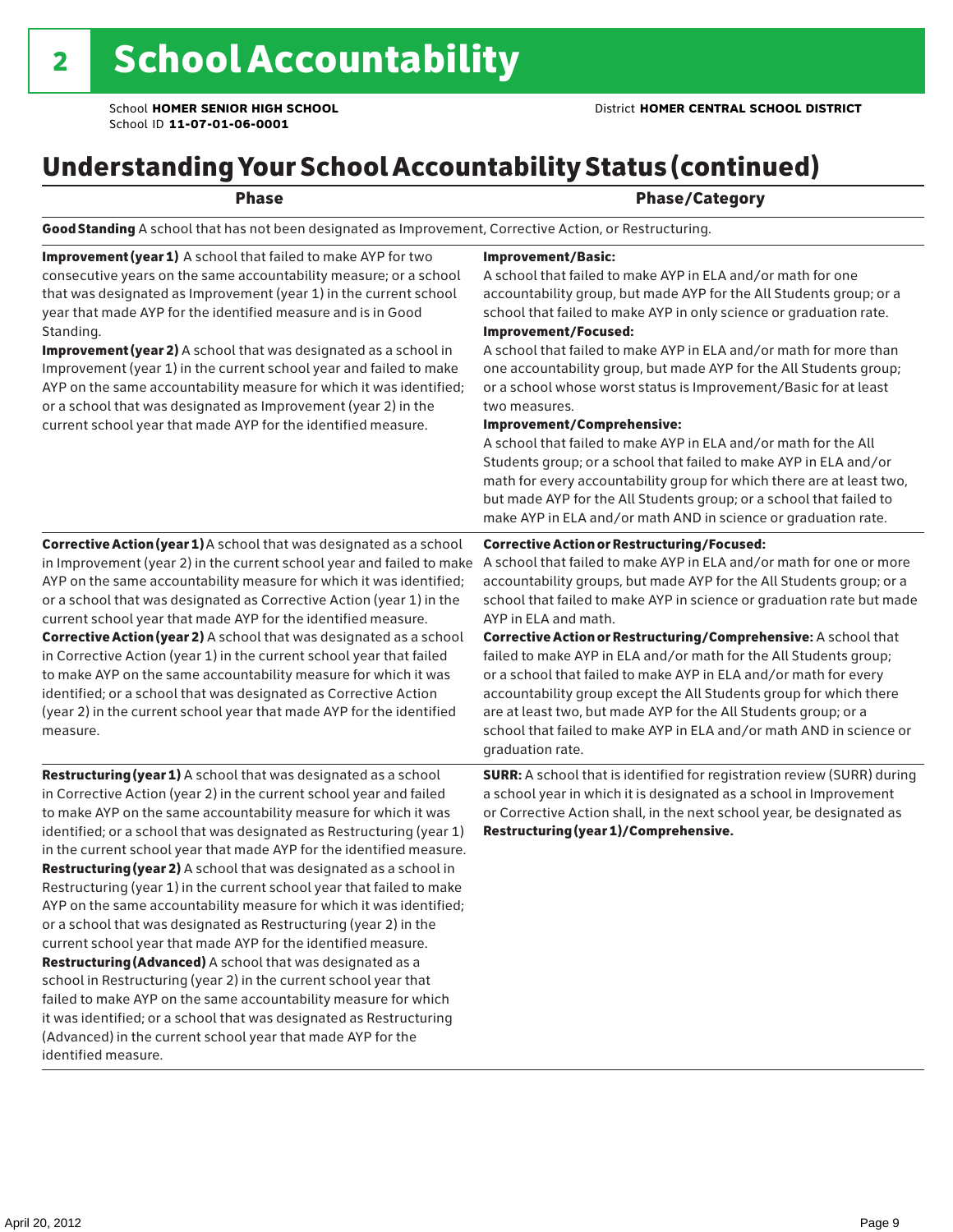# 2 School Accountability

School ID **11-07-01-06-0001**

### Summary

| <b>Overall Accountability</b>                         | <b>In Good Standing</b>        |                                                         |                  |  |  |  |  |
|-------------------------------------------------------|--------------------------------|---------------------------------------------------------|------------------|--|--|--|--|
| Status $(2011 - 12)$<br><b>Title I Part A Funding</b> | <b>Elementary/Middle Level</b> | <b>Secondary Level</b>                                  |                  |  |  |  |  |
|                                                       | <b>ELA</b>                     | ELA                                                     | In Good Standing |  |  |  |  |
|                                                       | Math                           | Math                                                    | In Good Standing |  |  |  |  |
|                                                       | Science                        | <b>Graduation Rate</b>                                  | In Good Standing |  |  |  |  |
|                                                       |                                | <b>Years the School Received Title I Part A Funding</b> |                  |  |  |  |  |
|                                                       | $2009 - 10$                    | $2010 - 11$                                             | $2011 - 12$      |  |  |  |  |
|                                                       | N <sub>O</sub>                 | <b>NO</b>                                               | <b>NO</b>        |  |  |  |  |

#### On which accountability measures did this school make Adequate Yearly Progress (AYP) and which groups made AYP on each measure?

|                                                     | <b>Elementary/Middle Level</b> |             |         | <b>Secondary Level</b>   |                    |                        |  |
|-----------------------------------------------------|--------------------------------|-------------|---------|--------------------------|--------------------|------------------------|--|
|                                                     | English                        |             |         | English                  |                    |                        |  |
| <b>Student Groups</b>                               | Language Arts                  | Mathematics | Science | Language Arts            | <b>Mathematics</b> | <b>Graduation Rate</b> |  |
| <b>All Students</b>                                 |                                |             |         |                          | V                  | V                      |  |
| <b>Ethnicity</b>                                    |                                |             |         |                          |                    |                        |  |
| American Indian or Alaska Native                    |                                |             |         |                          |                    |                        |  |
| <b>Black or African American</b>                    |                                |             |         |                          |                    |                        |  |
| Hispanic or Latino                                  |                                |             |         |                          |                    |                        |  |
| Asian or Native Hawaiian/Other Pacific<br>Islander  |                                |             |         |                          |                    |                        |  |
| White                                               |                                |             |         | v                        |                    |                        |  |
| Multiracial                                         |                                |             |         |                          |                    |                        |  |
| <b>Other Groups</b>                                 |                                |             |         |                          |                    |                        |  |
| <b>Students with Disabilities</b>                   |                                |             |         | $\mathbf{V}_{\text{SH}}$ | $V_{\text{SH}}$    |                        |  |
| Limited English Proficient                          |                                |             |         |                          |                    |                        |  |
| Economically Disadvantaged                          |                                |             |         | X                        | V                  |                        |  |
| <b>Student groups making</b><br>AYP in each subject |                                |             |         | $\mathsf{X}$ 3 of 4      | $\vee$ 4 of 4      | $\vee$ 1 of 1          |  |

#### AYP Status



Made AYP Using Safe Harbor Target

X Did not make AYP

— Insufficient Number of Students to Determine AYP Status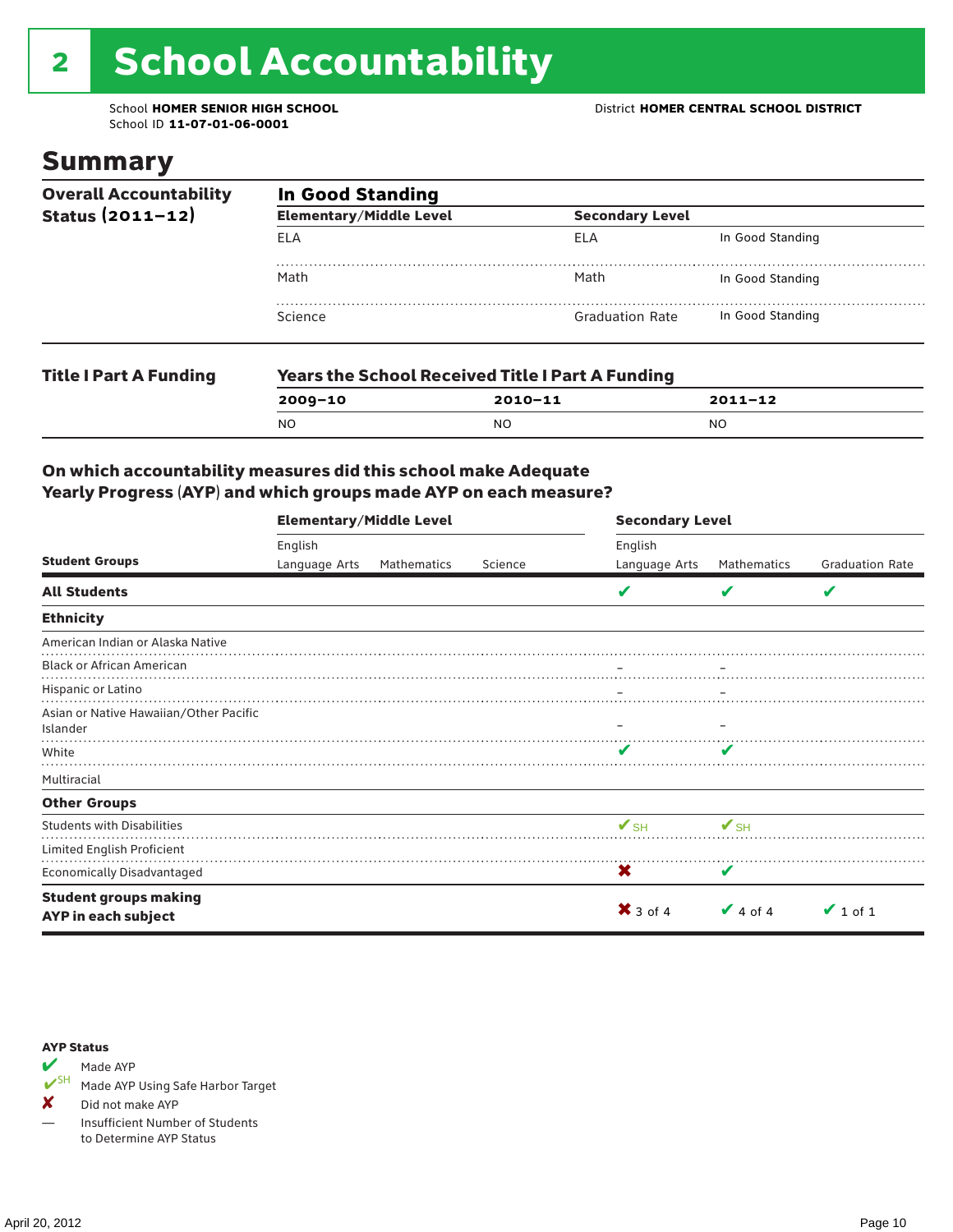### **Secondary-Level English Language Arts**

| for This Subject<br>$(2011 - 12)$<br><b>Accountability Measures</b><br>Student groups making AYP in English language arts<br>3 of 4 |                              | Did not make AYP |
|-------------------------------------------------------------------------------------------------------------------------------------|------------------------------|------------------|
|                                                                                                                                     |                              |                  |
|                                                                                                                                     | <b>Accountability Status</b> | In Good Standing |

#### How did students in each accountability group perform on **secondary-level English language arts accountability measures?**

| <b>Student Group</b><br>(12th Graders: 2007 Cohort)      | - 3<br><b>AYP</b>          | <b>Participation</b>       |                          |           | <b>Test Performance</b> |           | <b>Performance Objectives</b> |             |  |
|----------------------------------------------------------|----------------------------|----------------------------|--------------------------|-----------|-------------------------|-----------|-------------------------------|-------------|--|
|                                                          |                            | Met                        | Percentage               | Met       | Performance             | Effective | Safe Harbor Target            |             |  |
|                                                          | <b>Status</b>              | Criterion                  | <b>Tested</b>            | Criterion | Index                   | AMO       | 2010-11                       | $2011 - 12$ |  |
| <b>Accountability Groups</b>                             |                            |                            |                          |           |                         |           |                               |             |  |
| All Students (176:173)                                   | $\boldsymbol{\mathcal{U}}$ | $\boldsymbol{\mathcal{U}}$ | 99%                      | V         | 184                     | 175       |                               |             |  |
| <b>Ethnicity</b>                                         |                            |                            |                          |           |                         |           |                               |             |  |
| American Indian or Alaska Native (0:0)                   |                            |                            |                          |           |                         |           |                               |             |  |
| Black or African American (4:3)                          |                            |                            |                          |           |                         |           |                               |             |  |
| Hispanic or Latino (3:3)                                 |                            |                            |                          |           |                         |           |                               |             |  |
| Asian or Native Hawaiian/Other Pacific<br>Islander (2:2) |                            |                            |                          |           |                         |           |                               |             |  |
| White (167:165)                                          | V                          | V                          | 99%                      | V         | 183                     | 175       |                               |             |  |
| Multiracial (0:0)                                        |                            |                            |                          |           |                         |           |                               |             |  |
| <b>Other Groups</b>                                      |                            |                            |                          |           |                         |           |                               |             |  |
| Students with Disabilities (26:32)                       | $\mathbf{V}_{\text{SH}}$   |                            |                          | $V$ SH    | 128                     | 166       | 20                            | 135         |  |
| Limited English Proficient (0:0)                         |                            |                            |                          |           |                         |           |                               |             |  |
| Economically Disadvantaged (32:37)                       | X                          |                            | $\overline{\phantom{a}}$ | X         | 159                     | 167       | 161                           | 163         |  |
| <b>Final AYP Determination</b>                           | $\mathsf{X}$ 3 of 4        |                            |                          |           |                         |           |                               |             |  |
| <b>Non-Accountability Groups</b>                         |                            |                            |                          |           |                         |           |                               |             |  |
| Female (80:83)                                           |                            |                            | 100%                     |           | 178                     | 172       |                               |             |  |
| Male (96:90)                                             |                            |                            | 99%                      |           | 189                     | 173       |                               |             |  |
| Migrant (0:0)                                            |                            |                            |                          |           |                         |           |                               |             |  |

#### Symbols

#### Made AYP

- ✔SH Made AYP Using Safe Harbor Target
- ✘ Did not make AYP
- Fewer Than 40 12th Graders/ Fewer Than 30 Cohort
- ‡ Did not qualify for Safe Harbor

note: See *Useful Terms for Understanding Accountability*  for explanations and definitions of terms and table labels used on this page.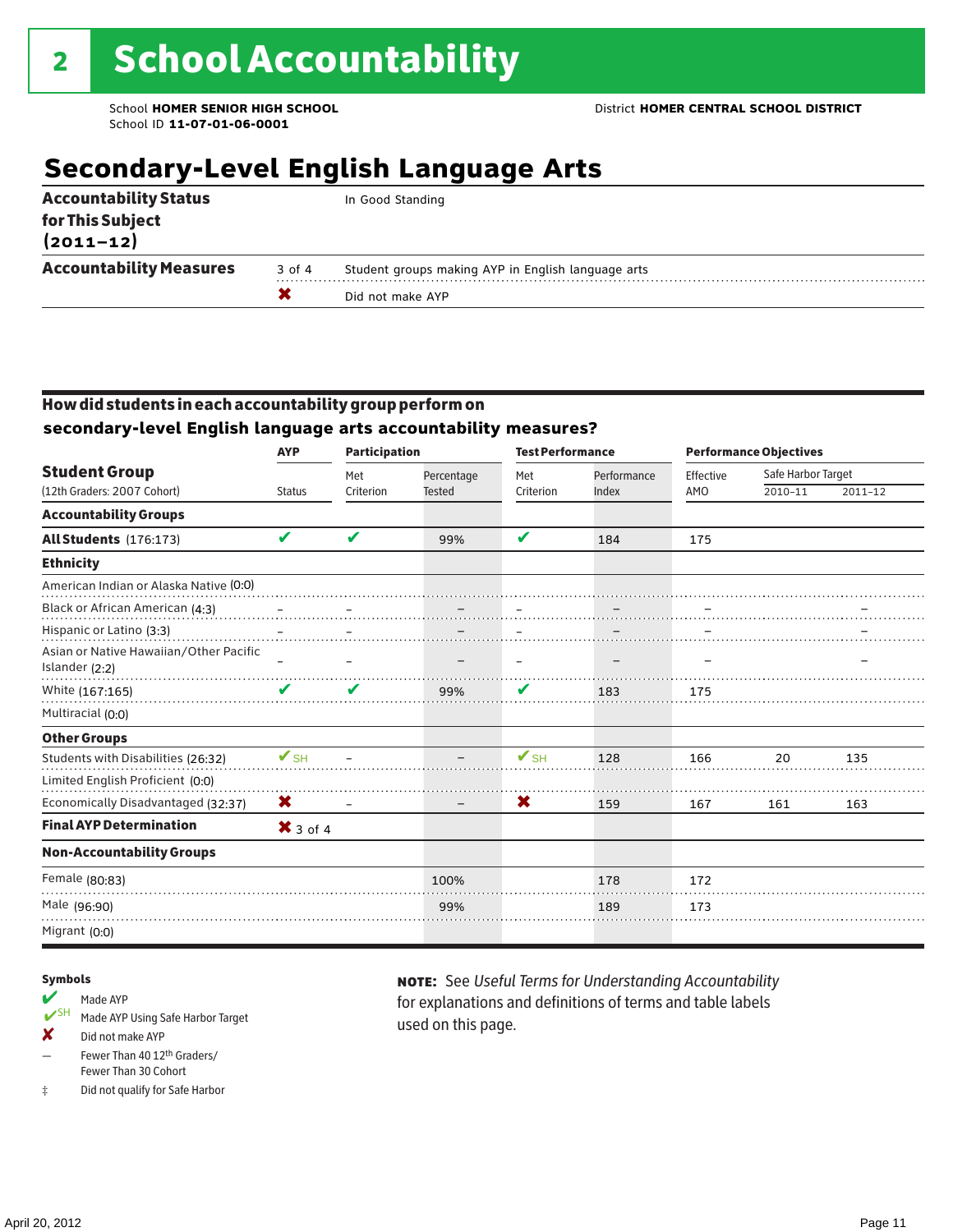### **Secondary-Level Mathematics**

| <b>Accountability Status</b>      |        | In Good Standing                         |
|-----------------------------------|--------|------------------------------------------|
| for This Subject<br>$(2011 - 12)$ |        |                                          |
| <b>Accountability Measures</b>    | 4 of 4 | Student groups making AYP in mathematics |
|                                   |        | Made AYP                                 |
|                                   |        |                                          |

#### How did students in each accountability group perform on **secondary-level mathematics accountability measures?**

|                                                          | <b>AYP</b>    | <b>Participation</b> |               | <b>Test Performance</b> |             | <b>Performance Objectives</b> |                    |         |
|----------------------------------------------------------|---------------|----------------------|---------------|-------------------------|-------------|-------------------------------|--------------------|---------|
| <b>Student Group</b>                                     |               | Met                  | Percentage    | Met                     | Performance | Effective                     | Safe Harbor Target |         |
| (12th Graders: 2007 Cohort)                              | <b>Status</b> | Criterion            | <b>Tested</b> | Criterion               | Index       | AMO                           | 2010-11            | 2011-12 |
| <b>Accountability Groups</b>                             |               |                      |               |                         |             |                               |                    |         |
| All Students (176:173)                                   | V             | V                    | 99%           | V                       | 187         | 172                           |                    |         |
| <b>Ethnicity</b>                                         |               |                      |               |                         |             |                               |                    |         |
| American Indian or Alaska Native (0:0)                   |               |                      |               |                         |             |                               |                    |         |
| Black or African American (4:3)                          |               |                      |               |                         |             |                               |                    |         |
| Hispanic or Latino (3:3)                                 |               |                      |               |                         |             |                               |                    |         |
| Asian or Native Hawaiian/Other Pacific<br>Islander (2:2) |               |                      |               |                         |             |                               |                    |         |
| White (167:165)                                          |               | V                    | 99%           | V                       | 187         | 172                           |                    |         |
| Multiracial (0:0)                                        |               |                      |               |                         |             |                               |                    |         |
| <b>Other Groups</b>                                      |               |                      |               |                         |             |                               |                    |         |
| Students with Disabilities (26:32)                       | $V$ SH        |                      |               | $V$ SH                  | 141         | 163                           | 20                 | 147     |
| Limited English Proficient (0:0)                         |               |                      |               |                         |             |                               |                    |         |
| Economically Disadvantaged (32:37)                       | V             |                      |               | V                       | 170         | 164                           |                    |         |
| <b>Final AYP Determination</b>                           | $\vee$ 4 of 4 |                      |               |                         |             |                               |                    |         |
| <b>Non-Accountability Groups</b>                         |               |                      |               |                         |             |                               |                    |         |
| Female (80:83)                                           |               |                      | 100%          |                         | 183         | 169                           |                    |         |
| Male (96:90)                                             |               |                      | 98%           |                         | 191         | 170                           |                    |         |
| Migrant (0:0)                                            |               |                      |               |                         |             |                               |                    |         |

#### Symbols

- Made AYP<br>
SH Made AVP Made AYP Using Safe Harbor Target
- ✘ Did not make AYP
- Fewer Than 40 12th Graders/ Fewer Than 30 Cohort
- ‡ Did not qualify for Safe Harbor

note: See *Useful Terms for Understanding Accountability*  for explanations and definitions of terms and table labels used on this page.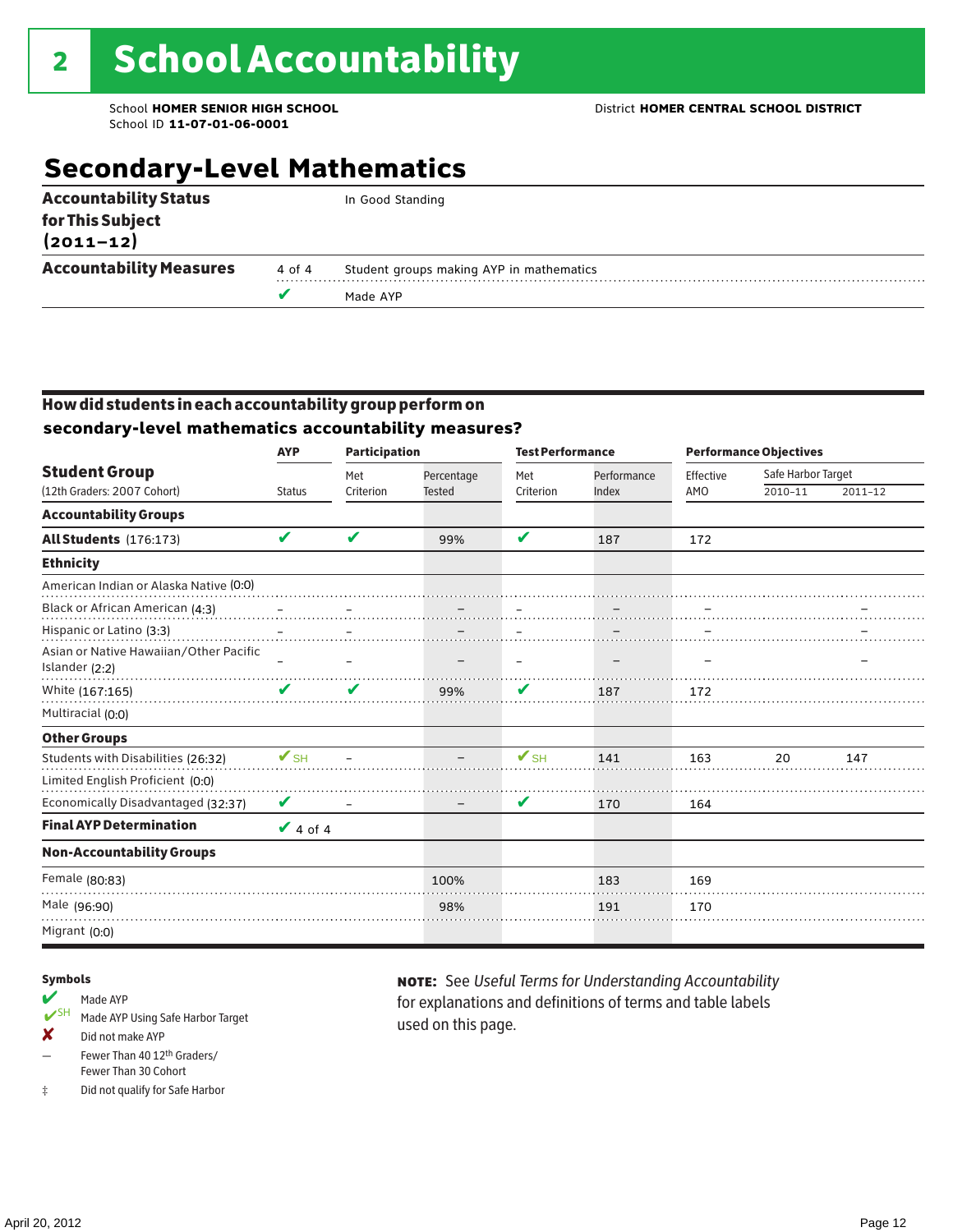### Graduation Rate

| <b>Accountability Status for This</b><br>Indicator $(2011-12)$ |        | In Good Standing                             |
|----------------------------------------------------------------|--------|----------------------------------------------|
| <b>Accountability Measures</b>                                 | 1 of 1 | Student groups making AYP in graduation rate |
|                                                                |        | Made AYP                                     |

#### How did students in each accountability group perform on graduation rate accountability measures?

|                                                     | <b>Graduation</b> |           |            | <b>Objectives</b> |                 |  |
|-----------------------------------------------------|-------------------|-----------|------------|-------------------|-----------------|--|
| <b>Student Group</b>                                |                   | Met       | Graduation | State             | Progress Target |  |
| (2006 Graduation-Rate Total Cohort)                 | AYP               | Criterion | Rate       | Standard          | 2010-11         |  |
| <b>Accountability Groups</b>                        |                   |           |            |                   |                 |  |
| All Students (184)                                  | V                 | V         | 82%        | 80%               |                 |  |
| <b>Ethnicity</b>                                    |                   |           |            |                   |                 |  |
| American Indian or Alaska Native (0)                |                   |           |            |                   |                 |  |
| Black or African American (1)                       |                   |           |            |                   |                 |  |
| Hispanic or Latino (4)                              |                   |           |            |                   |                 |  |
| Asian or Native Hawaiian/Other Pacific Islander (0) |                   |           |            |                   |                 |  |
| White (179)                                         |                   |           | 82%        | 80%               |                 |  |
| Multiracial (0)                                     |                   |           |            |                   |                 |  |
| <b>Other Groups</b>                                 |                   |           |            |                   |                 |  |
| Students with Disabilities (35)                     |                   | ✔         | 63%        | 80%               | 16%             |  |
| Limited English Proficient (0)                      |                   |           |            |                   |                 |  |
| Economically Disadvantaged (34)                     |                   | V         | 68%        | 80%               | 65%             |  |
| <b>Final AYP Determination</b>                      | $\vee$ 1 of 1     |           |            |                   |                 |  |
| <b>Non-Accountability Groups</b>                    |                   |           |            |                   |                 |  |
| Female (97)                                         |                   |           | 84%        | 80%               |                 |  |
| Male (87)                                           |                   |           | 79%        | 80%               |                 |  |
| Migrant $(0)$                                       |                   |           |            |                   |                 |  |

#### Symbols

- Made AYP
- X Did not make AYP
- Fewer than 30 Graduation-Rate Total Cohort

#### note: See *Useful Terms for Understanding Accountability*  for explanations and definitions of terms and table labels used on this page.

#### **Aspirational Goal**

The Board of Regents has set an aspirational goal that 95% of students in each public school and school district will graduate within five years of first entry into grade 9. The graduation rate for the 2006 total cohort through June 2011 (after 5 years) for this school is 83% and, therefore, this school did not meet this goal. The aspirational goal does not impact accountability.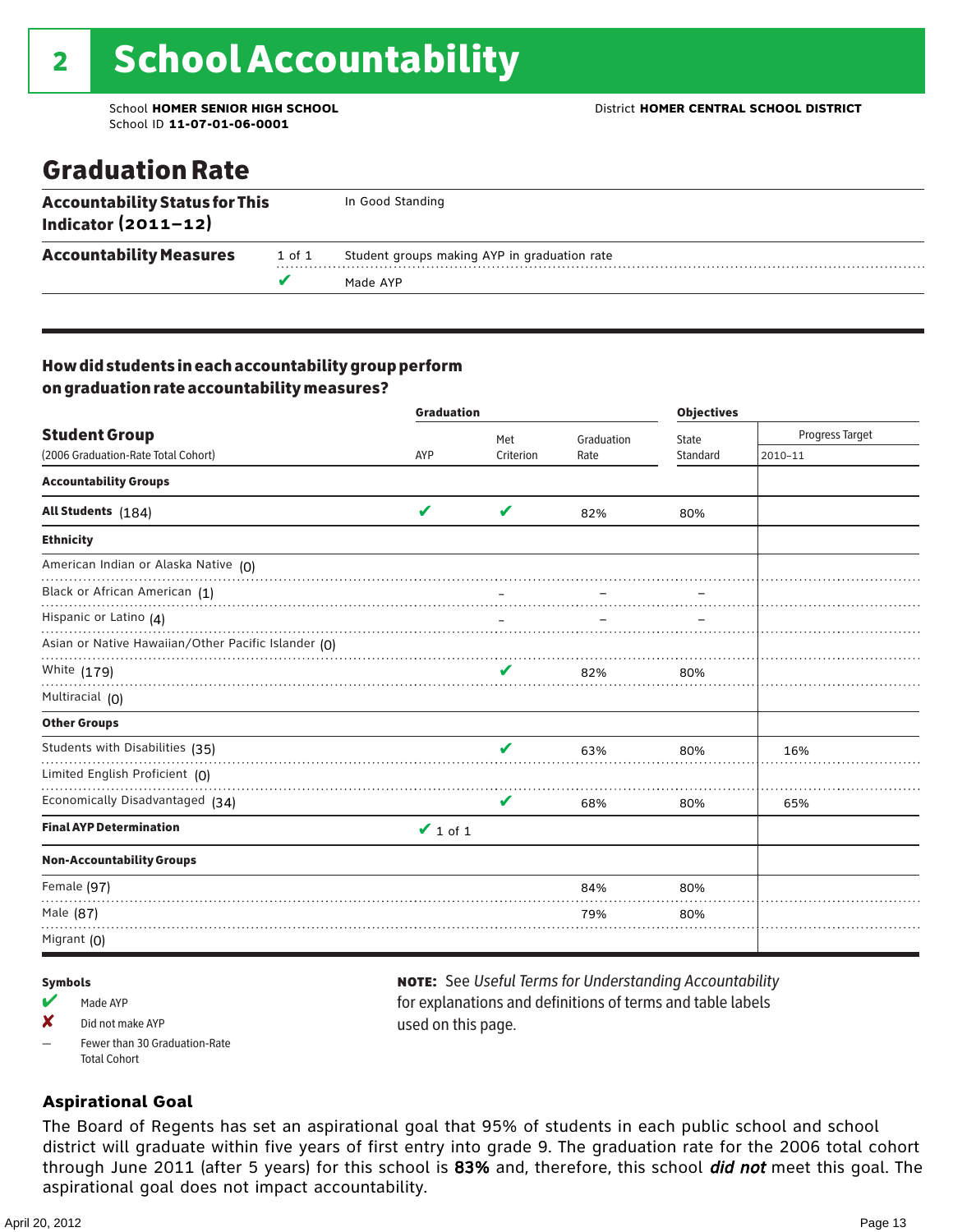### Summary of 2010–11 **School Performance**

Performance on the State assessments in English language arts, mathematics, and science at the elementary and middle levels is reported in terms of mean scores and the percentage of tested students scoring at or above Level 2, Level 3, and Level 4. Performance on the State assessments in ELA and mathematics at the secondary level is reported in terms of the percentage of students in a cohort scoring at these levels.

|                        |     | Percentage of students that<br>scored at or above Level 3 |      |  |  |  |  |
|------------------------|-----|-----------------------------------------------------------|------|--|--|--|--|
| <b>Secondary Level</b> | 0%  | 50%                                                       | 100% |  |  |  |  |
| English                | 82% |                                                           | 188  |  |  |  |  |
| <b>Mathematics</b>     | 7%  |                                                           | 188  |  |  |  |  |

#### School **HOMER SENIOR HIGH SCHOOL** District **HOMER CENTRAL SCHOOL DISTRICT**

#### About the Performance Level Descriptors

#### English Language Arts English Language Arts

#### Level 1: Below Standard

understanding of the content expected in the subjection of the subjection  $\mathcal{L}$ Student performance does not demonstrate an Level 2: Partially Meeting Learning Standards. and skills expected at this grade level. understanding of the English language arts knowledge

#### Student performance demonstrates a partial Level 2: Meets Basic Standard understanding of the content expected in the subject of the subject of the subject of the subject of the subject

Student performance demonstrates a partial and skills expected at this grade level. Students performance demonstrates and understanding and understanding and understanding and understanding and u understanding of the English language arts knowledge

#### Level 3: Meets Proficiency Standard

Level 4: Meeting Learning Standards with Distinction. the English language arts knowledge and skills expected at this grade level.<br>at this grade level.  $\mathbf{u}$  and  $\mathbf{y}$  and  $\mathbf{u}$  the subjected in the subjected in the subjected in the subjection  $\mathbf{y}$ Student performance demonstrates an understanding of

#### Level 4: Exceeds Proficiency Standard

understanding of the English language arts knowledge and skills expected at this grade level.<br>———————————————————— Student performance demonstrates a thorough

#### Districts are districts and low need in the low need  $\sim$

#### categories based on their ability to meet the special Level 1: Below Standard

Student performance does not demonstrate an understanding of the mathematics content expected at  $\frac{1}{2}$  based on enrollment size and, in some cases, number  $\frac{1}{2}$  and,  $\frac{1}{2}$  and,  $\frac{1}{2}$ 

#### $\overline{\mathsf{Level}}$  2: Meets Basic Standard about 2: More information about 2: More information about 2: More information about 2: More information about 2: More information about 2: More information about 2: More information abo

the categories can be found in the *Report to the Governor categories* can be found in the *Report to the Govern*or  $\alpha$ *and the Legislature on the Educational Status of the*  Student performance demonstrates a partial understanding of the mathematics content expected at this grade level.

#### Level 3: Meets Proficiency Standard

Student performance demonstrates an understanding of the mathematics content expected at this grade level.

#### Level 4: Exceeds Proficiency Standard

Student performance demonstrates a thorough understanding of the mathematics content expected at this grade level.  $\mathcal{L}_{\text{max}}$  is performance with that of similar  $\mathcal{L}_{\text{max}}$ 

#### schools. The following factors are considered in grouping How are Need/Resource Capacity  $(N/RC)$  categories determined?  $\hphantom{N(2)}\sum_{n=1}^{\infty}\frac{1}{n}$

Districts are divided into high, average, and low need categories based on their ability to meet the special needs of their students with local resources. Districts in the high need category are subdivided into four categories based on enrollment size and, in some cases, number of students per square mile. More information about the categories can be found in the *Report to the Governor* Group: *State's Schools* at www.p12.nysed.gov/irs. *and the Legislature on the Educational Status of the* 

In this section, this school's performance is compared with that of the school district and public schools Statewide.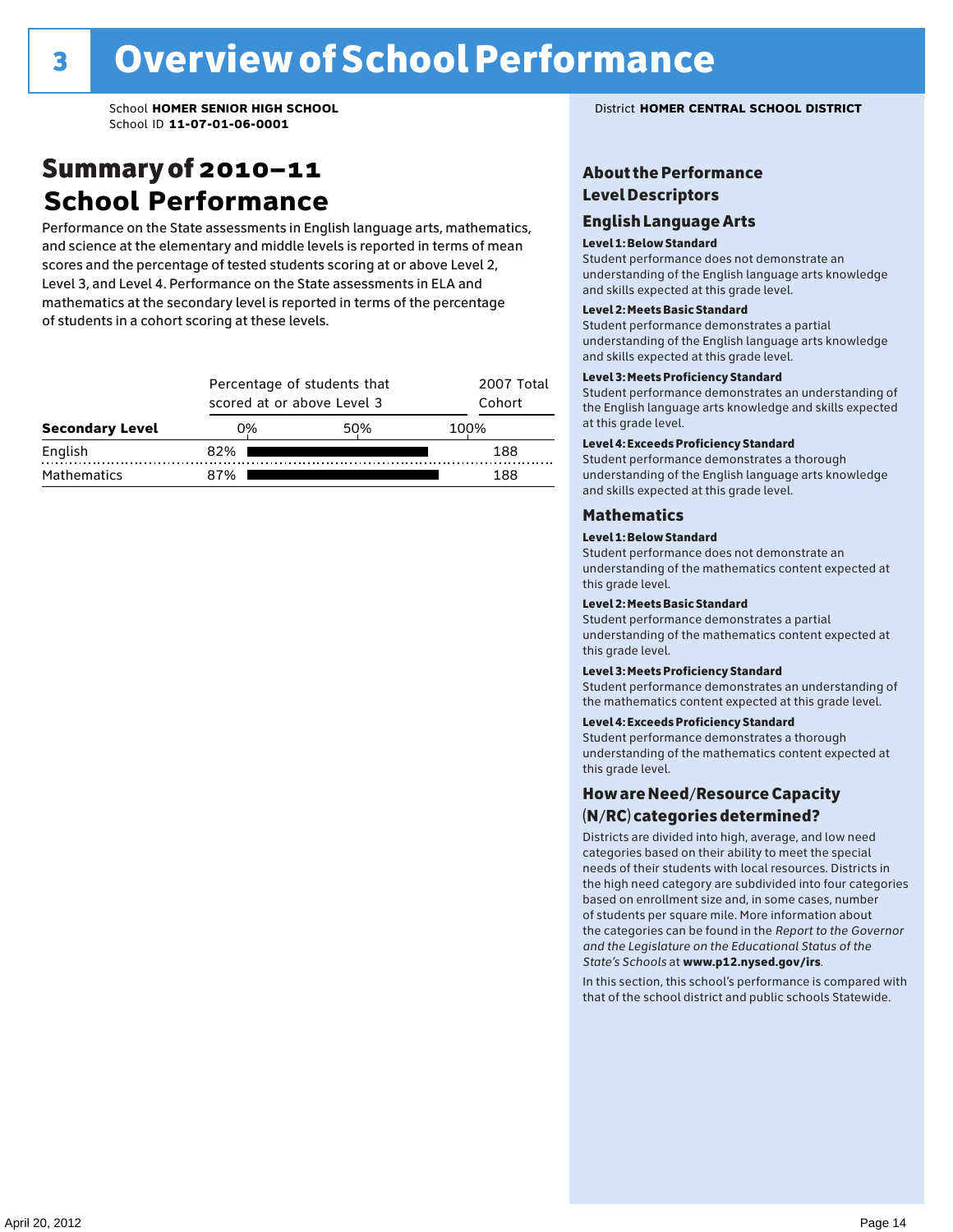### **This School's Total Cohort\* Results in Secondary-Level English after Four Years of Instruction**

|                                                | <b>This School</b><br>Percentage scoring at level(s): |         |         | <b>School District</b>          |         |                | <b>NY State Public</b>          |         |                |
|------------------------------------------------|-------------------------------------------------------|---------|---------|---------------------------------|---------|----------------|---------------------------------|---------|----------------|
|                                                |                                                       |         |         | Percentage scoring at level(s): |         |                | Percentage scoring at level(s): |         |                |
|                                                | $2 - 4$                                               | $3 - 4$ | 4       | $2 - 4$                         | $3 - 4$ | $\overline{4}$ | $2 - 4$                         | $3 - 4$ | $\overline{4}$ |
| $\blacksquare$ 2007 Cohort<br>2006 Cohort<br>. | 86% 84% 82% 78%                                       |         | 38% 35% | 86% 83% 82% 77%                 |         | 38% 34%        | 83% 82%                         | 80% 79% | 35% 32%        |

| <b>Results by</b>                 | 2007 Cohort |         |                                 | 2006 Cohort** |             |                                 |         |     |  |
|-----------------------------------|-------------|---------|---------------------------------|---------------|-------------|---------------------------------|---------|-----|--|
|                                   | Number      |         | Percentage scoring at level(s): |               | Number      | Percentage scoring at level(s): |         |     |  |
| <b>Student Group</b>              | of Students | $2 - 4$ | $3 - 4$                         | 4             | of Students | $2 - 4$                         | $3 - 4$ | 4   |  |
| <b>All Students</b>               | 188         | 86%     | 82%                             | 38%           | 187         | 84%                             | 78%     | 35% |  |
| Female                            | 88          | 88%     | 82%                             | 38%           | 98          | 90%                             | 86%     | 37% |  |
| Male                              | 100         | 85%     | 82%                             | 38%           | 89          | 78%                             | 70%     | 33% |  |
| American Indian or Alaska Native  |             |         |                                 |               |             |                                 |         |     |  |
| <b>Black or African American</b>  | 3           |         |                                 |               | 1           |                                 |         |     |  |
| Hispanic or Latino                | 4           |         |                                 |               | 4           |                                 |         |     |  |
| Asian or Native                   |             |         |                                 |               |             |                                 |         |     |  |
| Hawaiian/Other Pacific Islander   | 2           |         |                                 |               |             |                                 |         |     |  |
| White                             | 179         | 86%     | 82%                             | 39%           | 182         | 84%                             | 78%     | 35% |  |
| Multiracial                       |             |         |                                 |               |             |                                 |         |     |  |
| Small Group Totals                | 9           | 89%     | 89%                             | 22%           | 5           | 80%                             | 80%     | 20% |  |
| <b>General-Education Students</b> | 150         | 95%     | 94%                             | 47%           | 150         | 91%                             | 89%     | 43% |  |
| <b>Students with Disabilities</b> | 38          | 53%     | 34%                             | 0%            | 37          | 54%                             | 35%     | 3%  |  |
| <b>English Proficient</b>         | 188         | 86%     | 82%                             | 38%           | 187         | 84%                             | 78%     | 35% |  |
| Limited English Proficient        |             |         |                                 |               |             |                                 |         |     |  |
| Economically Disadvantaged        | 42          | 81%     | 64%                             | 14%           | 35          | 80%                             | 63%     | 9%  |  |
| Not Disadvantaged                 | 146         | 88%     | 87%                             | 45%           | 152         | 85%                             | 82%     | 41% |  |
| Migrant                           |             |         |                                 |               |             |                                 |         |     |  |
| Not Migrant                       | 188         | 86%     | 82%                             | 38%           | 187         | 84%                             | 78%     | 35% |  |

#### **NOTES**

The – symbol indicates that data for a group of students have been suppressed. If a group has fewer than five students,

data for that group and the next smallest group(s) are suppressed to protect the privacy of individual students.

\* A total cohort consists of all students who first entered Grade 9 in a particular year, and all ungraded students with disabilities who reached their seventeenth birthday in that year, and were enrolled in the school/district for five months. Students are excluded from the cohort if they transferred to another school district, nonpublic school, or criminal justice facility, or left the U.S. and its territories or died before the report date. Statewide total cohort also includes students who were enrolled for fewer than five months.

\*\*2006 cohort data are those reported in the 2009–10 *Accountability and Overview Report*.